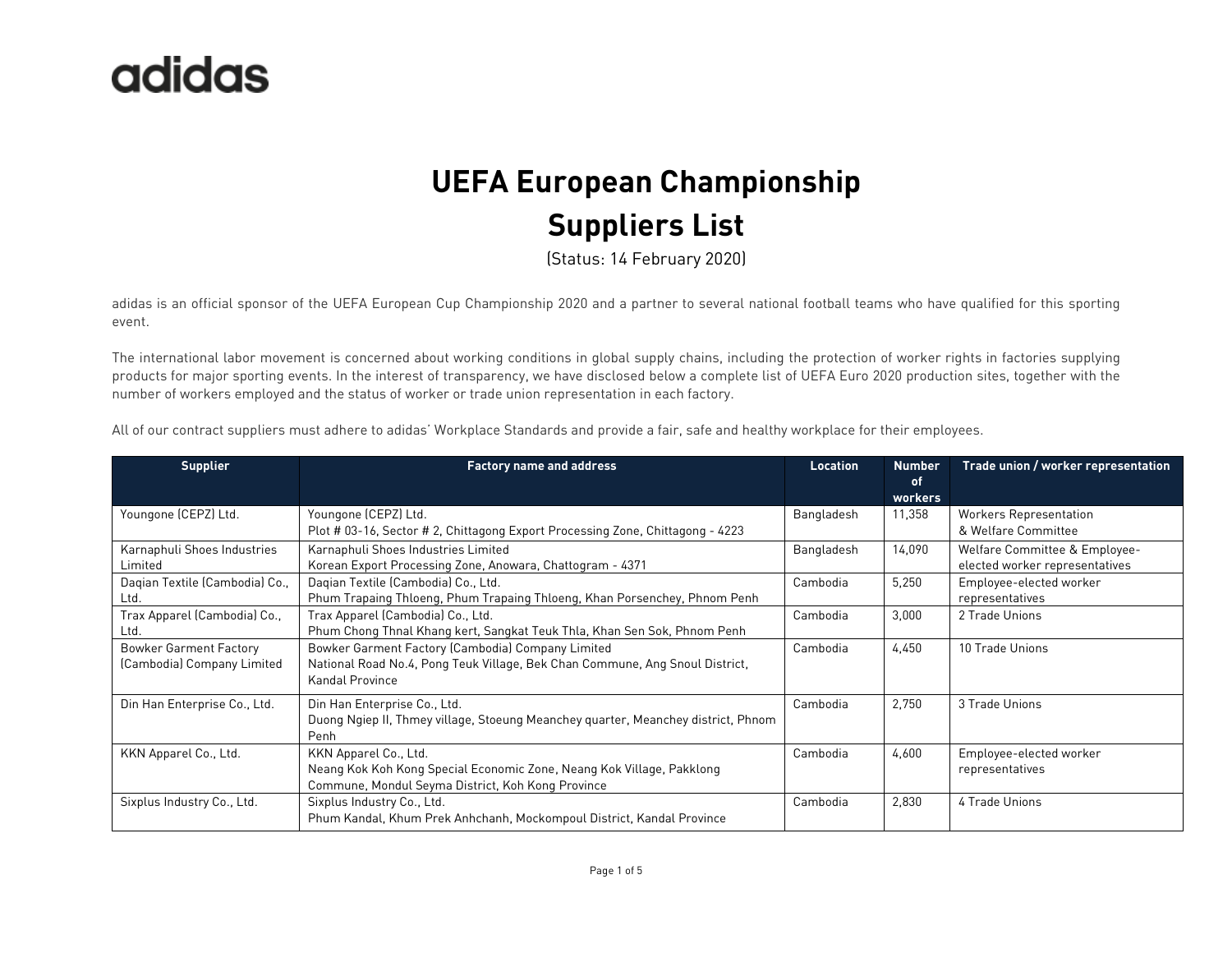| Elite (Cambodia) Co., Ltd.                                 | Elite (Cambodia) Co., Ltd.<br>Special Economic Zone of Manhattan, Sangkat Bavet, Bavet City                                                                           | Cambodia | 5,890 | <b>Trade Union</b>                                                  |
|------------------------------------------------------------|-----------------------------------------------------------------------------------------------------------------------------------------------------------------------|----------|-------|---------------------------------------------------------------------|
| Can Sports Shoes Co., Ltd.                                 | Can Sports Shoes Co., Ltd.<br>National Road 5, Chamkarsvay Village, Sedthei Commune, Sameakki Mean Chey<br>District, Kampong Chhnang Province                         | Cambodia | 8,730 | 8 Trade Unions                                                      |
| Bowker Yee Sing Garment<br>Factory (HeYuan) Co., Ltd.      | Bowker Yee Sing Garment Factory (HeYuan) Co., Ltd.<br>He Pu road east, Venture avenue southwest side, Pearl industrial zone                                           | China    | 971   | Employee-elected worker<br>representatives                          |
| Ningbo Shenzhou Knitting Co.,<br>Ltd.                      | Ningbo Shenzhou Knitting Co., Ltd. No.4 Garment Factory<br>26 Nanhai Road, Economic Technical Development Zone; Dagang Industrial, Ningbo<br>City                     | China    | 3,893 | National trade union* & Employee-<br>elected worker representatives |
| <b>Bowker Venture Garment</b><br>Factory (Yunfu) Co., Ltd. | Bowker Venture Garment Factory (Yunfu) Co., Ltd.<br>Zhen Xing Industrial Park Chucheng Development District                                                           | China    | 2,161 | National trade union* & Employee-<br>elected worker representatives |
| Jia Xing Quang Viet Garment<br>Ltd.                        | Jia Xing Quang Viet Garment Ltd.<br>Pingxingxian tongxinduan318 Xindai Town, Pinghu City, Zhejiang, 314211                                                            | China    | 1,732 | Employee-elected worker<br>representatives                          |
| Yue Yuen (Anfu) Footwear Co.                               | Yue Yuen (Anfu) footwear Co., Ltd. (YYJ)<br>No.888 of AnHua Road, Anfu Insdustrial Zone, Ji'an                                                                        | China    | 5,758 | National trade union* & Employee-<br>elected worker representatives |
| Dong Guan Pou Chen<br>Footwear Company Limited             | Dong Guan Pou Chen Footwear Company Limited<br>Yue Yuen Industrial Park, Shang Jiang Cheng, Gaobu Town, Dongguan                                                      | China    | 4,798 | National trade union* & Employee-<br>elected worker representatives |
| Apache Footwear Limited                                    | Apache Footwear Limited<br>Industrial Zone, Tai Ping Town, Qingxin County, Qingyuan                                                                                   | China    | 5,202 | National trade union* & Employee-<br>elected worker representatives |
| <b>Yayork Plastical Products</b><br>(Shenzhen) Co., Ltd.   | Yayork Plastical Products (Shenzhen) Co., Ltd.<br>Block #7, 6th Industrial Estate Tian Liao Village, Gong Ming Guang Ming New<br>District                             | China    | 496   | National trade union* & Employee-<br>elected worker representatives |
| Smartball Inc.                                             | Smartball Inc.<br>Lushan City Industrial Park, Jiujiang City, Jiangxi Province                                                                                        | China    | 928   | National trade union* & Employee-<br>elected worker representatives |
| Tay Hsin (Nanhai Foshan)<br>Knitting Co., Ltd.             | Tay Hsin(Nanhai, Foshan) Knitting Company Limited<br>No1. Shabu Wes Rd., Shabu Industrial District, Shachong, Lishui Town, Nanhai<br>District, Foshan City. Guangdong | China    | 357   | National trade union* & Employee-<br>elected worker representatives |
| JiangSu Asian Sourcing<br>Headwear Mfg. Co., Ltd.          | Jiangsu Asian Sourcing Headwear Mfg. Co., Ltd.<br>No. 2 South Guangzhou Road; Economic and Technology Development Zone; Huaian<br>City                                | China    | 1,268 | National trade union* & Employee-<br>elected worker representatives |
| Zhongshan Weili Textile Co.,<br>Ltd.                       | Zhongshan Weili Textile Co., Ltd.<br>The 2nd Industrial Area, Sanxiang Town, Zhongshan City, Guangdong Province                                                       | China    | 1,815 | National Trade Union*                                               |
| Dongguan Zerong Bag Ltd.                                   | Dongguan Zerong Bag Ltd.<br>No. 382, Jin Xing Road, XiXi Industrial Area Liaobu Dongguan                                                                              | China    | 1,141 | National trade union* & Employee-<br>elected worker representatives |
| Fritsche Accessories GmbH                                  | Fritsche Accessories GmbH<br>Zeppelinstrasse 1, Helmbrechts                                                                                                           | Germany  | 23    | None                                                                |
| M/S Aryan Apparels (P) Ltd.                                | Aryan Apparels Pvt. Ltd.<br>(Plot No. 109) Sec-04 IMT Manesar, Gurgaon, 122050                                                                                        | India    | 320   | <b>Works Committee</b>                                              |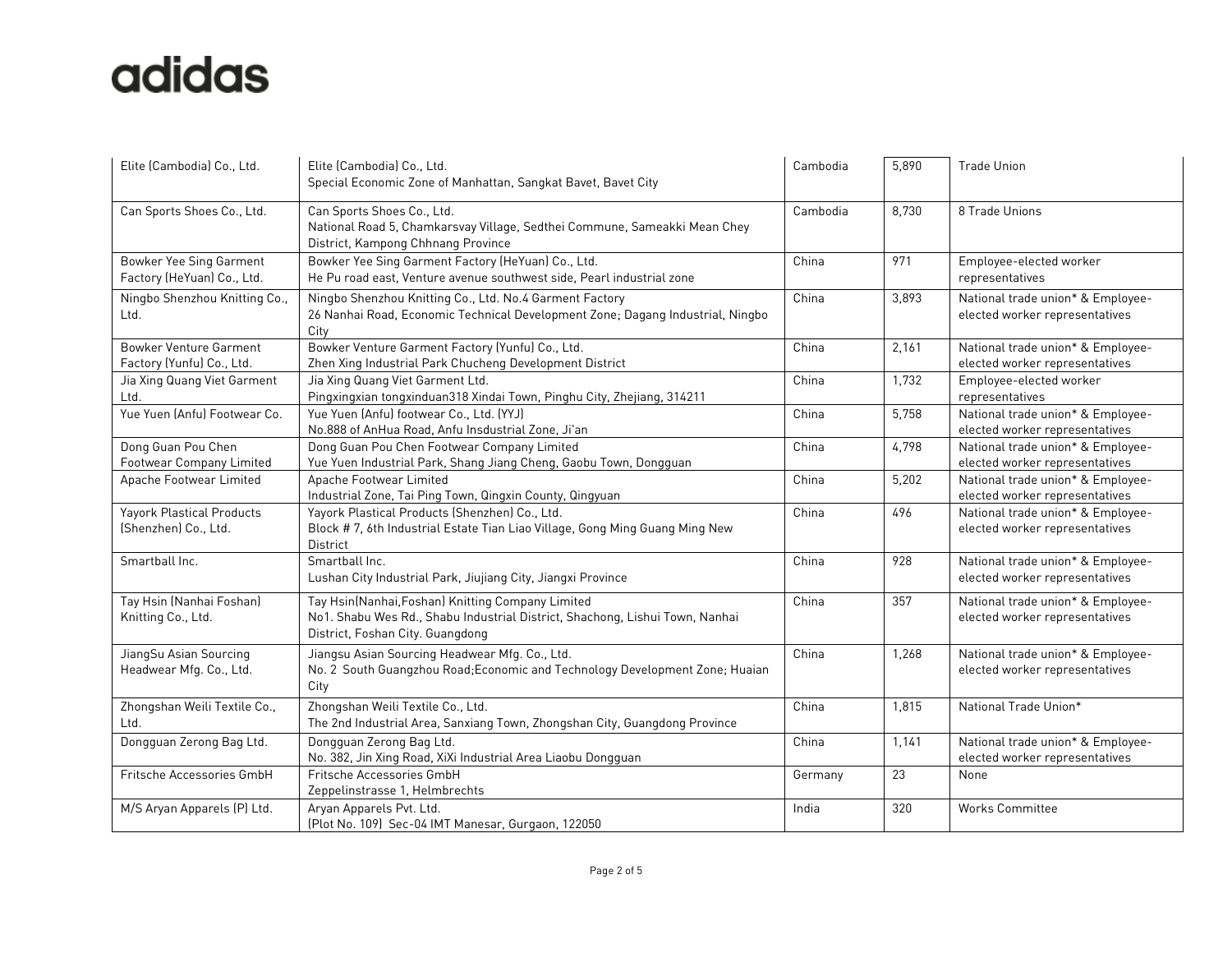| Pearl Apparels                       | Pearl Apparels<br>Plot No. 357A Pace City II, Sector - 37, Gurgaon, 122001                                                                        | India     | 390    | <b>Works Committee</b>                                                           |
|--------------------------------------|---------------------------------------------------------------------------------------------------------------------------------------------------|-----------|--------|----------------------------------------------------------------------------------|
| Arnit Creations Pvt. Ltd.            | Arnit Creations Pvt. Ltd.<br>C-117-118, Hosiery Complex, Phase - Il Extension<br>Noida, Uttar Pradesh, 201305                                     | India     | 600    | <b>Works Committee</b>                                                           |
| Shahi Exports Pvt. Ltd.              | Shahi Exports Pvt. Ltd.<br>SY. No 35, 43/2 & 43/3, Basement,<br>Arekere, B G Road, Bangalore - 560076, Karnataka                                  | India     | 6,241  | Works Committee & Employee-elected<br>worker representatives                     |
| PT Panarub Industry                  | PT Panarub Industry<br>Jl. Moch Toha Km. 1, Pasar Baru, Desa Gerendeng, Kota Tangerang, Banten, 15113                                             | Indonesia | 10,000 | 3 Trade Unions                                                                   |
| PT Tung Mung Textile Bintan          | PT Tung Mung Textile Bintan<br>Jl Raya Serang KM 24 Balaraja, Tangerang, 15610                                                                    | Indonesia | 1,310  | 2 Trade Unions                                                                   |
| PT Bina Busana Internusa             | PT Bina Busana Internusa<br>Jl Tugu Wijaya IV, Kawasan Industri Wijaya Kusuma, Randugarut, Tugu. Jl Raya<br>Semarang Kendal KM12, Semarang, 50153 | Indonesia | 1,863  | Employee-elected worker<br>representatives                                       |
| PT Bintan Bersatu Apparel            | PT Bintan Bersatu Apparel<br>Jl Engku Putri No 12, Kelurahan Belian, Kecamatan Batam Kota, Batam Centre,<br>Batam Island, Batam, 29464            | Indonesia | 2,758  | 3 Trade Unions                                                                   |
| PT Bintang Indokarya<br>Gemilang     | PT Bintang Indokarya Gemilang<br>Jl. Raya Cendrawasih KM 20, Desa Tengguli No. 06, Kecamatan Tanjung, Kabupaten<br>Brebes, Central Java, 52254    | Indonesia | 5,200  | 3 Trade Unions                                                                   |
| PT Greentex Indonesia Utama<br>Ш     | PT Greentex Indonesia Utama II<br>Jl Raya Banjaran KM 16.5, DS. Batu Karut, Kecamatan Arjasari, Bandung, Jawa<br>Barat, Indonesia 40379           | Indonesia | 1,964  | 2 Trade Unions                                                                   |
| PT Kahatex                           | PT Kahatex<br>JL. Cijerah Cigondewah Girang No. 16, RT 001/RW 032 Melong - Cimahi Selatan,<br>Kabupaten Cimahi, West Java, 40534                  | Indonesia | 5,899  | 2 Trade Unions                                                                   |
| PT Nikomas Gemilang                  | PT Nikomas Gemilang<br>Jl. Raya Serang Km 71, Desa Tambak Kec. Kibin, Kabupaten Serang, Banten, 42185                                             | Indonesia | 15,585 | 2 Trade Unions                                                                   |
| PT Global Way Indonesia              | PT Global Way Indonesia<br>Jl Ahmad Yani No 2014, Desa Gedangan, Kecamatan Gedangan, Sidoarjo, Indonesia<br>61254                                 | Indonesia | 575    | 1 Trade Union                                                                    |
| PT Pungkook Indonesia One            | PT Pungkook Indonesia One<br>Jl. Raya Pabuaran Sarengseng Km 3, Desa Pabuaran, Kecamatan Pabuaran,<br>Kabupaten Subang, West Java, 41262          | Indonesia | 3,194  | 3 Trade Unions                                                                   |
| Myanmar Pou Chen Company<br>Limited  | Myanmar Pou Chen Company Limited<br>No.112/121, No.4 High Way Road, Thardu Kan Industrial Zone, Shwe Pyi Thar<br>Township, Yangon                 | Myanmar   | 7,109  | Workplace Coordinating Committee &<br>Employee-elected worker<br>representatives |
| Forward Sports Pvt. Ltd.<br>Pakistan | Forward Sports Pvt. Ltd.<br>PO Box # 1704, Adda Sahowala, Wazir Abad Road, Sialkot, Punjab                                                        | Pakistan  | 2,710  | 1 Trade Union                                                                    |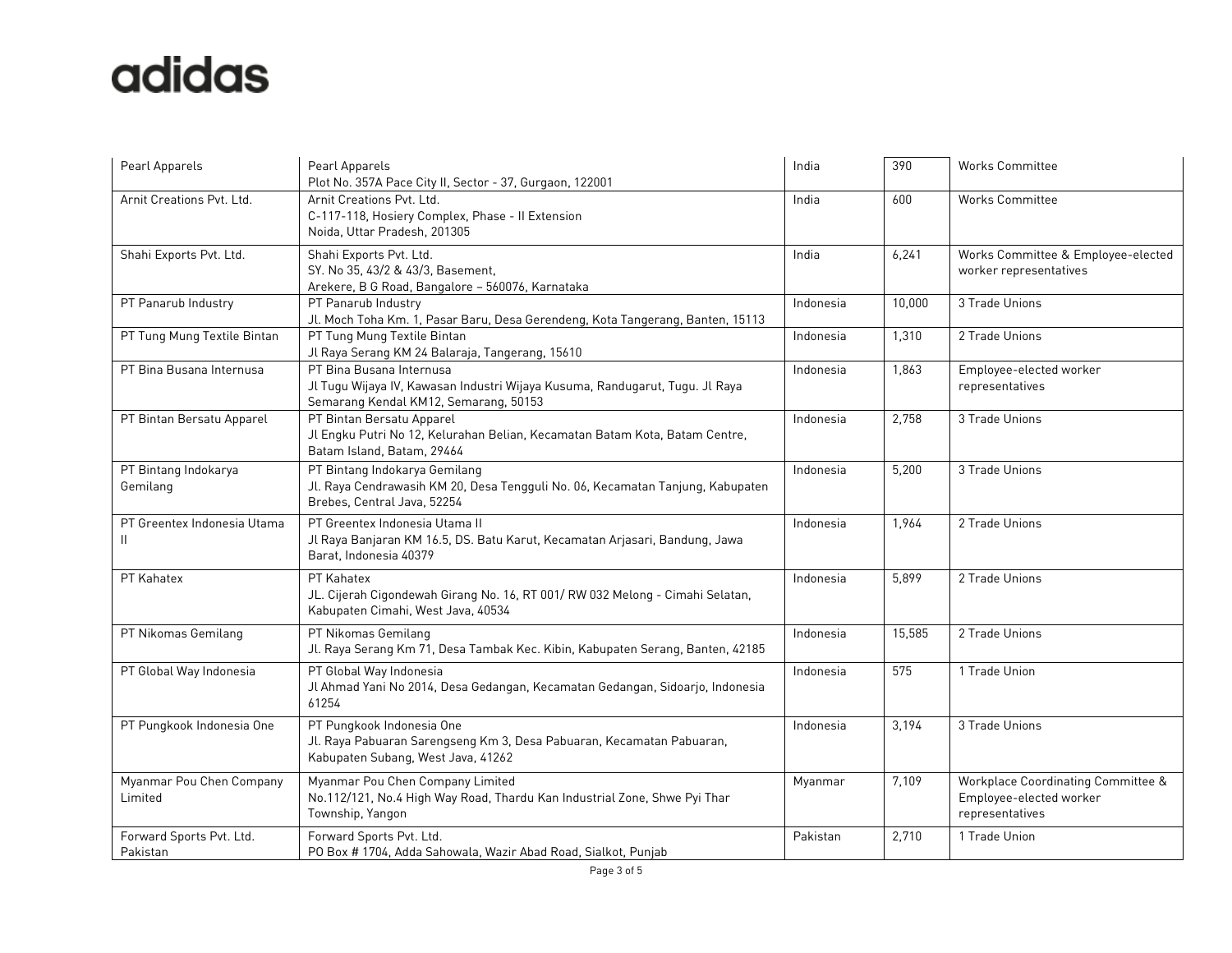| Capital Sports Pvt. Ltd.                                      | Capital Sports Pvt. Ltd.<br>Village Kopra, Wazirabad Road, Sambrial Sialkot, Punjab                                                                       | Pakistan                       | 176   | Worker Management Council                                       |
|---------------------------------------------------------------|-----------------------------------------------------------------------------------------------------------------------------------------------------------|--------------------------------|-------|-----------------------------------------------------------------|
| Forward Gear Pvt. Ltd.                                        | Forward Gear Pvt. Ltd.<br>PO Box # 1704, Adda Sahowala, Wazir Abad Road, Sialkot, Punjab                                                                  | Pakistan                       | 1,188 | 1 Trade Union                                                   |
| Mactan Apparels Inc.                                          | Mactan Apparels Inc.<br>Block B-6, Corner 5th Street, 2nd Avenue , Mactan Economic Zone I, Barangay Ibo,<br>Cebu City                                     | Philippines                    | 6,918 | Employee-elected worker<br>representatives                      |
| Hope Land Enterprise Co., Ltd.                                | Hope Land Enterprise Co., Ltd.<br>No.125 Alley 491, Sec.1, Liu Yin Road, Shin Lin Tsun, Liu Yin Hsiang, Tainan,                                           | Taiwan<br>Province of<br>China | 98    | Employee-elected worker<br>representatives                      |
| Thong Thai Textile Co., Ltd.                                  | Thong Thai Textile Co., Ltd.<br>No. 21, Soi Phetkasem 81, Ma-Charoen Rd, Nongkhaem, Bangkok - 10160                                                       | Thailand                       | 985   | Welfare Committee & Employee-<br>elected worker representatives |
| NK Apparel Co., Ltd                                           | NK Apparel Co., Ltd.<br>369,370 Moo 4, Banthum,<br>Mueangkhonkaen, Khon Kaen - 40000                                                                      | Thailand                       | 3,420 | Welfare Committee & Employee-<br>elected worker representatives |
| Arik Bey Tekstil Enerji ve Sinai<br>Yatirimlar Anonim Sirketi | Arik Bey Tekstil Enerji ve Sinai Yatirimlar Anonim Sirketi<br>Akcaburgaz Mah. Ugur Mumcu Cad.no: 47 B Blok Esenyurt, Istanbul                             | Turkey                         | 261   | Employee-elected worker<br>representatives                      |
| Gelal Corap Sanayi Ve Ticaret<br>A.S.                         | Gelal Corap Sanayi Ve Ticaret A.S.<br>Akcaburgaz Mah. 117. Sok. No:2, Esenyurt, Istanbul                                                                  | Turkey                         | 465   | Employee-elected worker<br>representatives                      |
| Plus One Sports Company<br>Limited                            | Plus One Sports Company Limited<br>Street No.5, Song May Industrial Zone, Bac Son Village, Trang Bom District, Dong<br>Nai Province                       | Viet Nam                       | 702   | National Trade Union*                                           |
| Elite Long Thanh Co., Ltd.                                    | Elite Long Thanh Co., Ltd.<br>Lot D, Loc An, Binh Son Industrial Park, Long Thanh District, Dong Nai Province                                             | Vietnam                        | 2,900 | National Trade Union*                                           |
| TMI (Vietnam) Co., Ltd.                                       | TMI (Vietnam) Co., Ltd.<br>1365/1 National Road 1A, An Phu Dong Ward, Ho Chi Minh City                                                                    | Vietnam                        | 2,000 | National Trade Union*                                           |
| Alliance One Apparel Co., Ltd.                                | Alliance One Apparel Co., Ltd.<br>Lot B1, B2, B5, B6, B7, B8, B9, B10, B11, B12, Giao Long IP, An Phuoc Commune,<br>Chau Thanh District, Ben Tre Province | Vietnam                        | 5,626 | National Trade Union*                                           |
| <b>Star Fashion Company Limited</b>                           | Star Fashion Company Limited, Lot CN-B4, Phu Nghia Industrial Park, Phu Nghia<br>Commune, Chuong My District, Ha Noi                                      | Vietnam                        | 5,512 | National Trade Union*                                           |
| Din Tsun (Vietnam) Sewing<br>And Embroidering Co., Ltd.       | Din Tsun (Vietnam) Sewing And Embroidering Co., Ltd.<br>302 Hoa Binh, Phu Thanh Ward, Tan Phu District, Ho Chi Minh City                                  | Vietnam                        | 1,092 | National Trade Union*                                           |
| Bowker   Vietnam] Garment<br>Fty. Co., Ltd.                   | Bowker (Vietnam) Garment Fty. Co., Ltd.<br>Lot K1-2-3-4-5, Road 6, Dong An IP, Binh Hoa Ward, Thuan An Town, Binh Duong<br>Province, Vietnam              | Vietnam                        | 6,302 | National Trade Union*                                           |